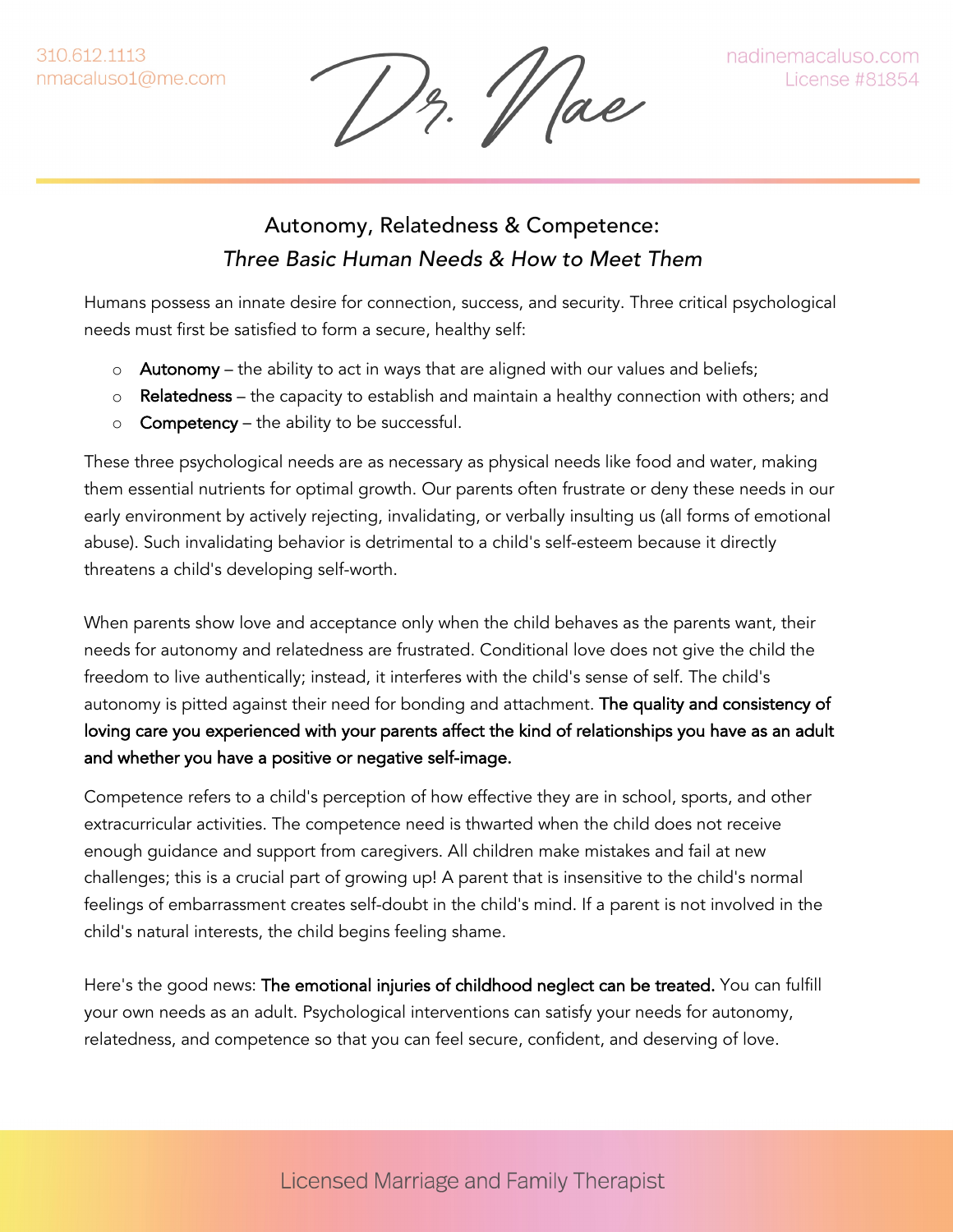$\frac{1}{2}$ .  $\Vert$  ae

- 1. Personal growth requires self-acceptance and openness to change. First, set a goal to develop knowledge of your attachment pattern so you can understand how your brain and heart are wired for connection. Do you have an anxious or avoidant attachment pattern? Resources to support your understanding include therapy, self-help books, meditation, mindfulness, therapy groups, and dream tending. Knowledge of your attachment pattern gives you power through self-understanding and awareness.
- 2. Take an interest in how you relate to others and understand your role in perpetuating negative relationship dynamics. Observe the emotions you consistently feel in your relationships. If you feel chronically frustrated, resentful, insecure, and bitter, you might be denying your genuine needs. Suppose you notice yourself complaining about your relationships; perhaps you are giving others too much of yourself to gain acceptance. Resentment and disappointment are signs that you are sacrificing yourself or your autonomy to connect with others.
- 3. Connect with your core self. The skill of self-referencing supports this process. Selfreferencing is the ability to connect to your authentic feelings and needs. Notice that the bodily sensations caused by your emotions do not occur in your foot or elbow. Selfreferencing involves focusing on your body's mid-line, from your throat and heart center to your gut and pelvis. We often say that we have a "heavy heart," a "gut feeling," or "butterflies in the stomach." Be present with the sensations from your midline so you can understand what your authentic self honestly feels and needs. When you practice selfreferencing, you unquestionably know that your feelings and needs at the moment are okay because the body does not lie. Your body, not your ego, is where the TRUE SELF lives. Once you know your feelings, you can validate them and express to others what you need. Connect to your authentic self and tell it affirming narratives.
- 4. Work on shrinking your inner critic. The inner critic is the voice in your head that shames and catastrophizes. The inner critic internalizes your parents' critical, rigid, fearful, or judgmental messages. Develop an internal witness that can confront your inner critic's programmed thoughts. You can set a boundary with your inner critic by stopping it, getting angry with it, or replacing its negativity with positive affirmations. We have 64,000 thoughts